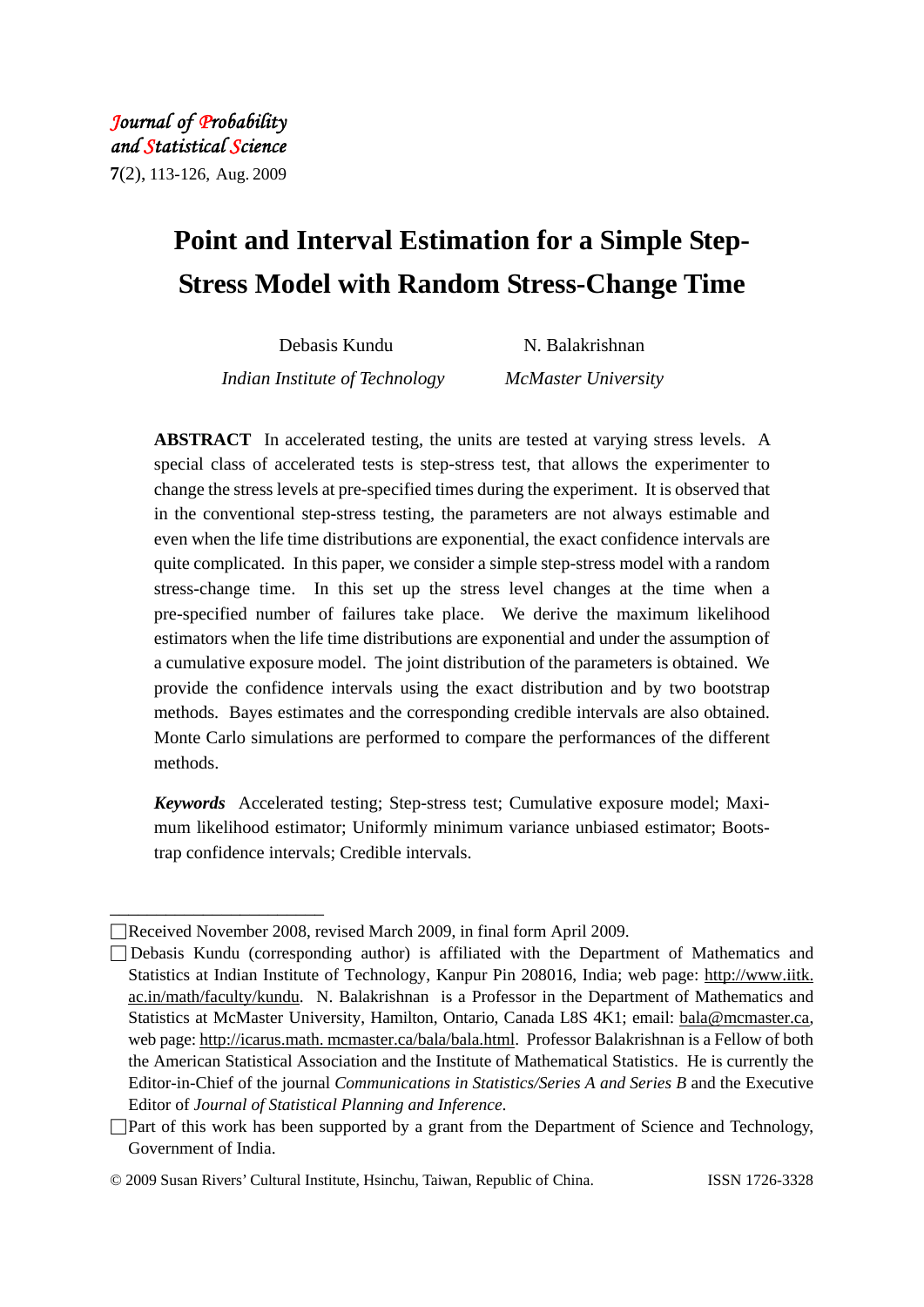# 1. Introduction

In reliability experiments, for highly reliable units, it is almost impossible to obtain adequate information about the lifetime distributions under the life-testing experiments using Type-I or Type-II censoring. Due to this, the experimenter uses the accelerated testing, where the units are subjected to higher stress levels than normal. In accelerated life-testing experiments, the units are tested at higher than usual levels of stress, such as temperature, voltage, load etc., to induce early failure. The data obtained from the accelerated experiments can be extrapolated to estimate the underlying lifetime distributions. For an excellent review on accelerated life-testing, the readers are referred to the book of Nelson [9].

A particular case of the accelerated life-testing is the step-stress testing. In step-stress testing, several units are placed on a life-test under an initial stress level  $x_0$ . At the pre-specified times,  $\tau_1, \ldots, \tau_m$ , the stress levels are changed to  $x_1, \ldots, x_m$  respectively. In a simple step-stress model with Type-II censoring, the experiment stops when a pre-specified number of items fail. This model has been studied extensively in the literature, see for example Miller and Nelson [8], Bai et al. [1], DeGroot and Goel [4], Shaked and Singpurwalla [10], Khamis and Higgins [7], Xiong [11], Xiong and Milliken [13], Balakrishnan *et al.* [2] and see the references therein.

Unfortunately, in the conventional step-stress models as described above, the parameters associated with the failure time distributions at the different stress levels are not always estimable. Even when the lifetime distributions are exponential the exact confidence intervals are not very easy to obtain (see Balakrishnan *et al.* [2]). Because of this, we consider the following step-stress model where the the parameters associated with different parameters are always estimable. In this model the stress changes when a pre-specified number of failures takes place, which is random. This model was first considered by Xiong and Milliken [12] and recently by Xiong et al. [14]. The random stress-change time step-stress model with m levels can be described as follows: For the sample size n, prefixed  $n_1, \ldots, n_m$ , such that  $n_1 + \ldots + n_m < n$ . Let us denote  $t_{1:n} < t_{2:n} < \dots$  as the ordered failure times. Suppose *n* units are placed on a life-testing experiment and they are subjected to a stress level  $x_1$ . At the time of  $n_1$ -th failure  $t_{n_1:n}$ , the stress level is changed to  $x_2$ , then at the time of  $(n_1 + n_2)$ -th failure the stress level is changed to  $x_3$  and so on. Finally at the time of  $(n_1 + \ldots + n_{m-1})$ -th failure, the stress level is changed to  $x_m$  and the test continues until a total of  $(n_1 + \ldots + n_m)$  failures are observed.

It is further assumed that the data come from a cumulative exposure model as introduced by Nelson [9]. The cumulative exposure model relates the life distributions of the units at one stress level to the next stress level. The model assumes that the residual life of the experimental units depends only on cumulative exposures the units have experienced, with no memory of how this exposure was accumulated.

In this article, we mainly consider the above step-stress model with only two stress levels  $x_1$  and  $x_2$ . The lifetime distributions at stress levels  $x_1$  and  $x_2$  are assumed to be exponential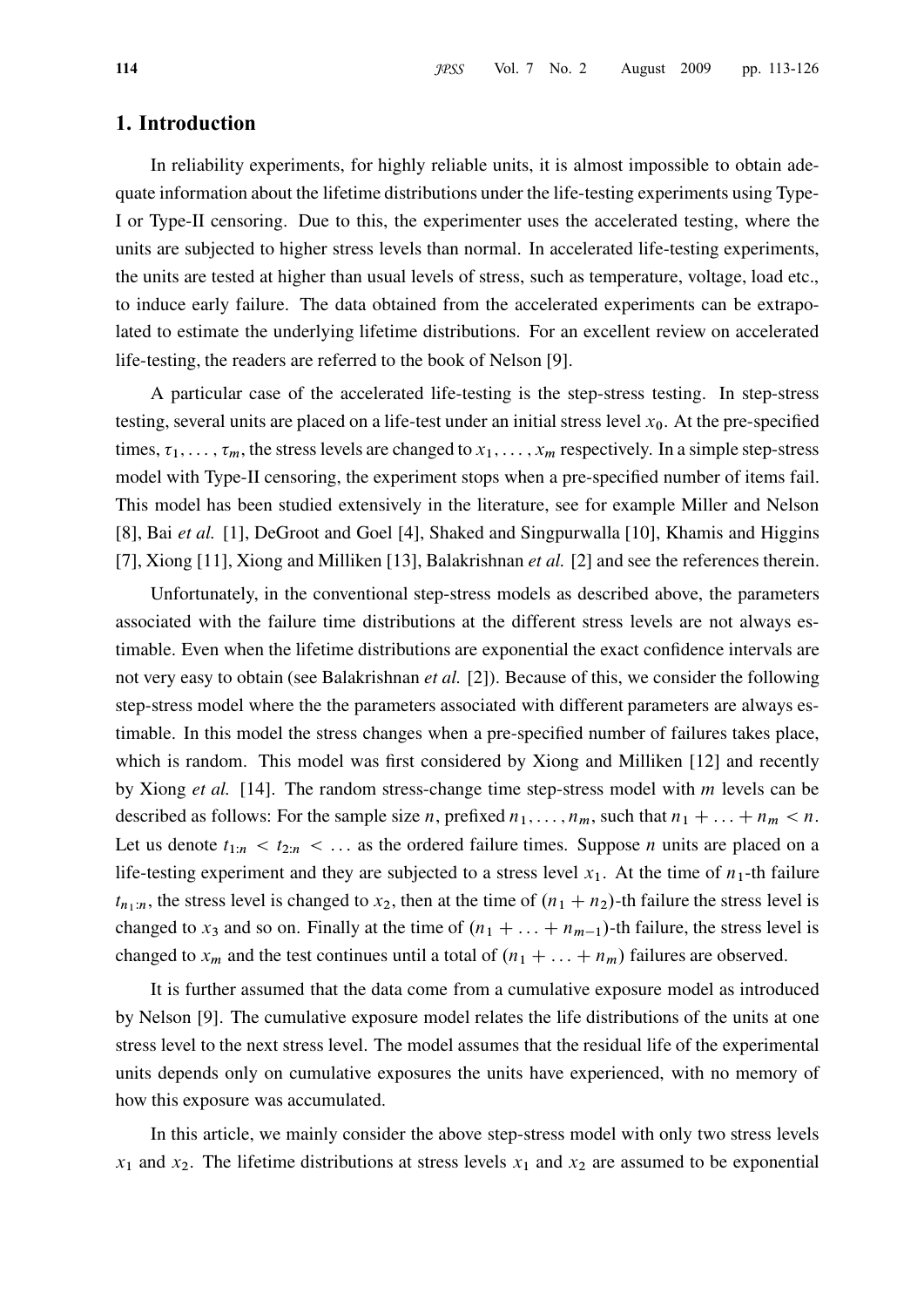random variables, with means  $\theta_1$  and  $\theta_2$  respectively. The main purpose of this paper is to obtain the point and interval estimation of the different unknown parameters under this set up.

The rest of the paper is organized as follows. We define all the notations at the end of this section. In section 2, we provide the maximum likelihood estimators (MLEs) of the unknown parameters and find their joint distributions. Different confidence intervals are proposed in section 3. In section 4, we present the Bayes estimates and the corresponding credible intervals under the assumptions of inverted gamma priors on the unknown parameters. Monte Carlo simulation results are presented in section 5. Some related issues are discussed in section 6 and finally we conclude the paper in section 7.

We will be using the following notations in this paper.

| $ALT$ :                             | accelerated life-testing                                                                                                                 |
|-------------------------------------|------------------------------------------------------------------------------------------------------------------------------------------|
| HPD:                                | highest posterior density                                                                                                                |
| PDF:                                | probability density function                                                                                                             |
| MLE:                                | maximum likelihood estimator                                                                                                             |
| MSE :                               | mean squared errors                                                                                                                      |
| $exp(\theta)$ :                     | exponential random variable with PDF; $e^{-\frac{x}{\theta}}/\theta$ , $x > 0$                                                           |
| $exp(\mu, \theta)$ :                | exponential random variable with PDF $e^{-\frac{x-\mu}{\theta}}/\theta$ , $x > \mu$                                                      |
| $gamma(\alpha, \lambda)$ :          | gamma random variable with PDF; $\frac{\lambda^{\alpha}}{\Gamma(\alpha)} x^{\alpha-1} e^{-\lambda x}, x > 0$                             |
| $igamma(\alpha, \lambda)$ :         | inverted gamma random variable with PDF; $\frac{\lambda^{\alpha}}{\Gamma(\alpha)} \frac{e^{-\frac{\lambda}{x}}}{x^{\alpha+1}}$ , $x > 0$ |
| $\gamma_{\alpha,\lambda}(\delta)$ : | the lower $\delta$ -th percentile point of a gamma $(\alpha, \lambda)$ distribution                                                      |
| $\chi^2_k(\alpha)$ :                | the lower $\alpha$ -th percentile point of a $\chi^2$ distribution with k degrees of                                                     |
|                                     | freedom                                                                                                                                  |
|                                     |                                                                                                                                          |

 $[x]$ : the integer part of x

# 2. MLEs and Their Joint Distribution

Suppose we observe the following sample;

$$
\{t_{1:n} < \ldots < t_{n_1:n} < t_{n_1+1:n} < \ldots < t_{n_1+n_2:n}\}.
$$
 (1)

Based on the assumptions of the cumulative exposure model, the joint density function of  $t_{1:n}$  $\ldots$  <  $t_{n_1+n}$  <  $t_{n_1+1:n}$  <  $\ldots$  <  $t_{n_1+n_2:n}$  can be written as follows: The joint density of  $\{t_{1:n}$  <  $\ldots < t_{n_1:n}$  is that of the first  $n_1$  order statistics from a sample of size n from  $exp(\theta_1)$  and the conditional density of  $\{t_{n_1+1:n} < \ldots < t_{n_1+n_2:n}\}$  given  $t_{1:n}, \ldots, t_{n_1:n}$  is that of the smallest  $n_2$  order statistics from a sample of size  $n - n_1$  from  $exp(t_{n_1:n}, \theta_2)$ . Therefore, the likelihood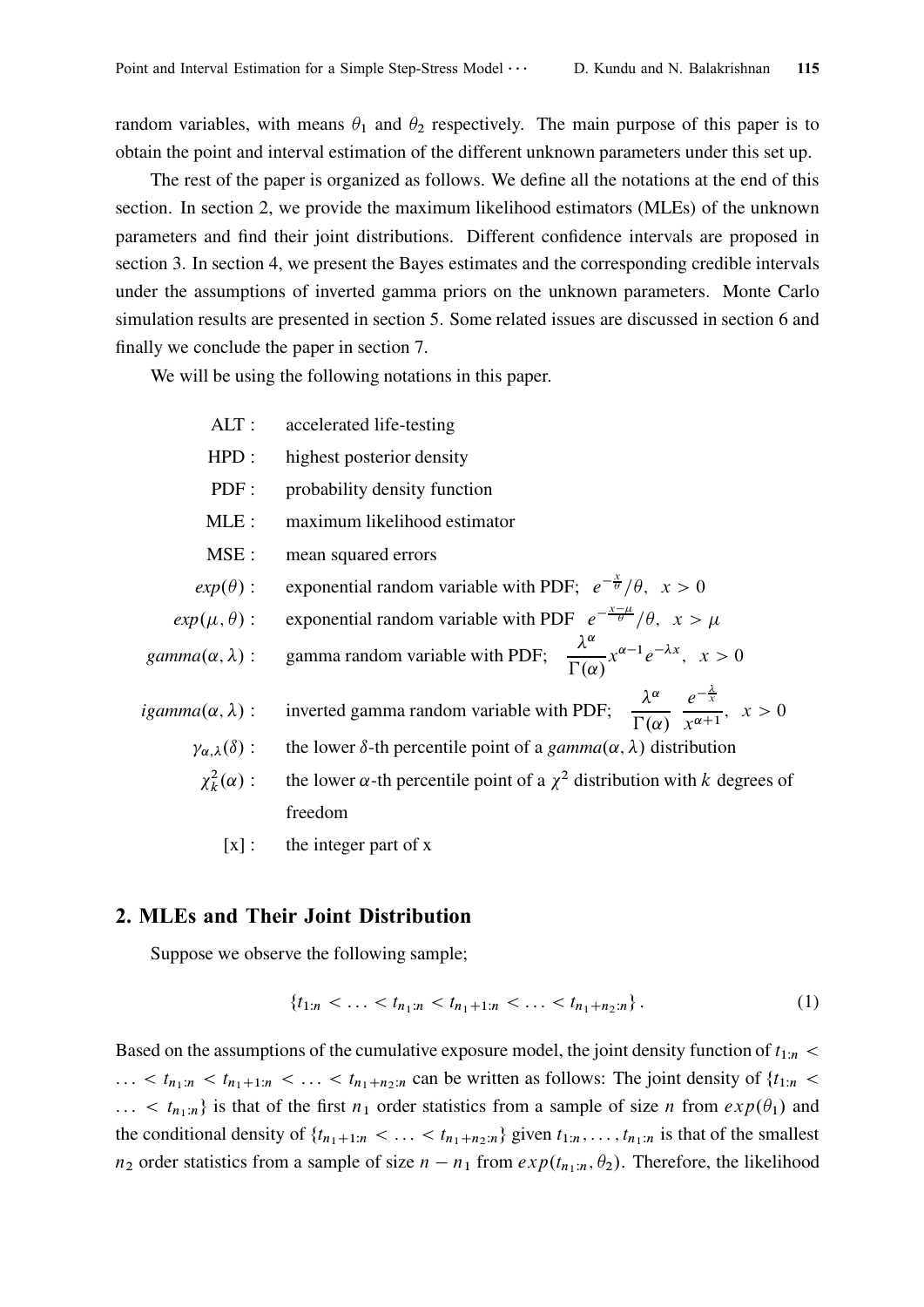116 **100** JPSS Vol. 7 No. 2 August 2009 pp. 113-126

function of the observed data (1) is

$$
l(\theta_1, \theta_2) = \frac{c}{\theta_1^{n_1} \theta_2^{n_2}} e^{-\frac{T_1}{\theta_1}} e^{-\frac{T_2}{\theta_2}},
$$
\n(2)

where  $c = n(n - 1) \dots (n - r + 1), r = n_1 + n_2$  and

$$
T_1 = \sum_{i=1}^{n_1} t_{i:n} + (n - n_1)t_{n_1:n}
$$
\n(3)

$$
T_2 = \sum_{i=n_1+1}^{r} (t_{i:n} - t_{n_1:n}) + (n-r)(t_{r:n} - t_{n_1:n}).
$$
\n(4)

:

From the likelihood function (2), it is clear that  $(T_1, T_2)$  is a complete sufficient statistic. The MLEs of  $\theta_1$  and  $\theta_2$  can be obtained as

$$
\hat{\theta}_1 = \frac{T_1}{n_1} \quad \text{and} \quad \hat{\theta}_2 = \frac{T_2}{n_2}
$$

Now we will obtain the joint distribution of  $\hat{\theta}_1$  and  $\hat{\theta}_2$ . The following results will be useful.

**Lemma 1** Suppose  $Z_1, \ldots, Z_{n_1+n_2}$  are  $(n_1+n_2)$  random variables with joint probability density function

$$
f_{Z_1,\ldots,Z_{n_1+n_2}}(t_1,\ldots,t_{n_1+n_2}) = \begin{cases} \frac{c}{\theta_1^{n_1}\theta_2^{n_2}} \times e^{-\frac{T_1}{\theta_1}} e^{-\frac{T_2}{\theta_2}}, & \text{for } 0 < t_1 < \ldots < t_{n_1+n_2} \\ 0, & \text{otherwise} \end{cases}
$$
(5)

where c,  $T_1$  and  $T_2$  are same as defined before. Consider the new set of random variables;

$$
Y_1 = \frac{Z_1}{\theta_1}, \ldots, Y_{n_1} = \frac{Z_{n_1}}{\theta_1}, Y_{n_1+1} = \frac{Z_{n_1+1} - Z_{n_1}}{\theta_2}, \ldots, Y_{n_1+n_2} = \frac{Z_{n_1+n_2} - Z_{n_1}}{\theta_2},
$$

then the joint probability density function of  $Y_1, \ldots, Y_{n_1+n_2}$  is

$$
f_{Y_1,\ldots,Y_{n_1+n_2}}(y_1,\ldots,y_{n_1+n_2})=e^{-\left(\sum_{i=1}^{n_1}y_i+(n-n_1)y_{n_1}\right)-\left(\sum_{i=n_1+1}^{n_1+n_2}y_i+(n-(n_1+n_2))y_{n_1+n_2}\right)},
$$

for  $0 < y_1 < \ldots < y_{n_1} < \infty$ ,  $0 < y_{n_1+1} < \ldots < y_{n_1+n_2} < \infty$  and zero otherwise.

**Proof.** It is simple.  $\Box$ 

**Lemma 2** The joint moment generating function of  $\frac{\theta_1}{\theta_1}$  and  $\frac{\theta_2}{\theta_2}$  is

$$
M(t,s) = E e^{\left(t \frac{\hat{\theta}_1}{\theta_1} + s \frac{\hat{\theta}_2}{\theta_2}\right)} = \left(1 - \frac{t}{n_1}\right)^{-n_1} \left(1 - \frac{s}{n_2}\right)^{-n_2}.
$$

**Proof.** Note that after simplifications

$$
E e^{\left(tn_1 \frac{\hat{\theta}_1}{\theta_1} + s n_2 \frac{\hat{\theta}_2}{\theta_2}\right)} = c \int_0^\infty \dots \int_{y_{n_1-1}}^\infty e^{-(1-t)\left(\sum_{i=1}^{n_1} y_i + (n-n_1) y_{n_1}\right)} dy_{n_1} \dots dy_1 \times
$$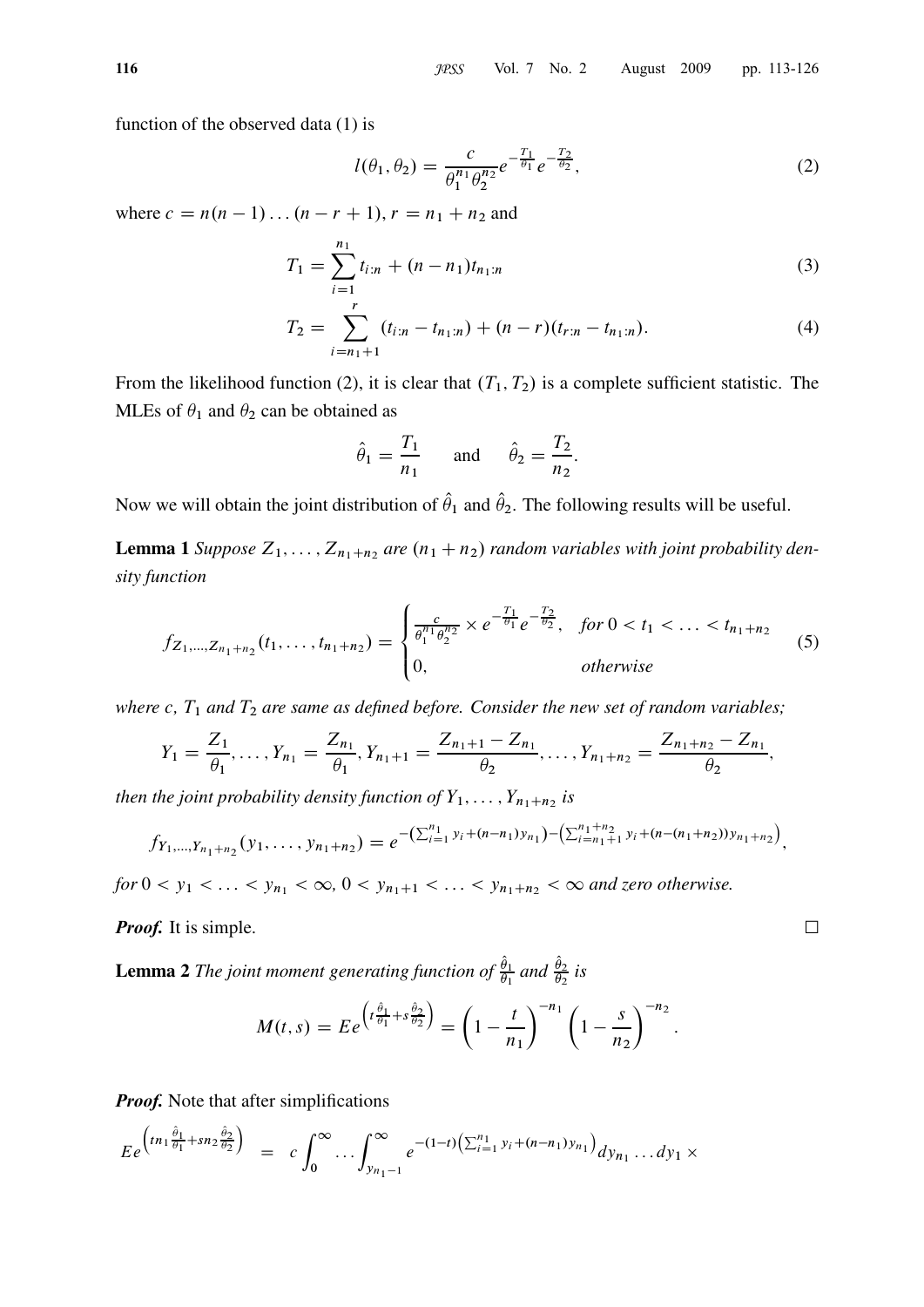$$
\int_0^\infty \cdots \int_{y_{n_1+n_2-1}}^\infty e^{-(1-s)\left(\sum_{i=n_1+1}^{n_1+n_2} y_i + (n-n_1-n_2)y_{n_1+n_2}\right)} dy_{n_1+n_2} \cdots dy_{n_1+1}
$$
\n
$$
= (1-t)^{-n_1}(1-s)^{-n_2}.
$$

Therefore, the result follows.

Now we can state the main result regarding the distribution of the MLEs.

**Theorem 1**  $\frac{\theta_1}{\theta_1}$  and  $\frac{\theta_2}{\theta_2}$  are distributed as gamma $(n_1, n_1)$  and gamma $(n_2, n_2)$  respectively and they are independent.

**Proof.** It simply follows from the moment generating function of a gamma random variable.  $\Box$ 

From theorem 1, it is clear that  $\hat{\theta}_1$  and  $\hat{\theta}_2$  are unbiased estimators of  $\theta_1$  and  $\theta_2$  respectively. Since they are the functions of the complete sufficient statistics, they are uniformly minimum variance unbiased estimators also. Moreover,

$$
V(\hat{\theta}_1) = \frac{\theta_1^2}{n_1} \quad \text{and} \quad V(\hat{\theta}_2) = \frac{\theta_2^2}{n_2}.
$$
 (6)

From (6), it is clear that the estimators of  $\theta_1$  and  $\theta_2$  become better as  $n_1$  and  $n_2$  increase. As  $n_1 \rightarrow \infty$ ,  $n_2 \rightarrow \infty$ ,  $\theta_1$ ,  $\theta_2$  are consistent estimators of  $\theta_1$ ,  $\theta_2$  respectively.

#### 3. Confidence Intervals

The exact 100(1- $\alpha$ )% confidence intervals of  $\theta_1$  and  $\theta_2$  can be obtained using theorem 1. The 2-sided 100(1- $\alpha$ )% confidence intervals for  $\theta_1$  and  $\theta_2$  are

$$
\left(\frac{\hat{\theta}_1}{\gamma_{n_1,n_1}(1-\alpha/2)},\frac{\hat{\theta}_1}{\gamma_{n_1,n_1}(\alpha/2)}\right) \quad \text{and} \quad \left(\frac{\hat{\theta}_2}{\gamma_{n_2,n_2}(1-\alpha/2)},\frac{\hat{\theta}_2}{\gamma_{n_2,n_2}(\alpha/2)}\right),\tag{7}
$$

respectively, where  $\gamma_{k,k}(\delta)$  is the lower  $\delta$ -th percentile point of a gamma(k, k) distribution. Alternatively, (7) can be written as

$$
\left(\frac{2T_1}{\chi_{2n_1}^2(1-\alpha/2)}, \frac{2T_1}{\chi_{2n_1}^2(\alpha/2)}\right) \text{ and } \left(\frac{2T_2}{\chi_{2n_2}^2(1-\alpha/2)}, \frac{2T_2}{\chi_{2n_2}^2(\alpha/2)}\right), \quad (8)
$$

respectively.

We are proposing two parametric bootstrap confidence intervals of  $\theta_1$  and  $\theta_2$  based on the percentile bootstrap (Boot-p) method of Efron [5] and the bootstrap-t (Boot-t) method of Hall [6]. We provide how to obtain  $100(1-\alpha)\%$  bootstrap confidence intervals for  $\theta_1$ , the corresponding intervals for  $\theta_2$  can be similarly obtained.

BOOT-P METHOD:

- (1) Based on the sample obtain  $\hat{\theta}_1$  and  $\hat{\theta}_2$ .
- (2) Based on  $\theta_1$ ,  $\theta_2$ , *n*, *n*<sub>1</sub> and *n*<sub>2</sub>, obtain the bootstrap sample  $\{t_{1:n}^* < \ldots < t_{r:n}^*\}$  from the joint density function (5) and compute  $\theta_1^*, \theta_2^*$ , the bootstrap estimates of  $\theta_1$  and  $\theta_2$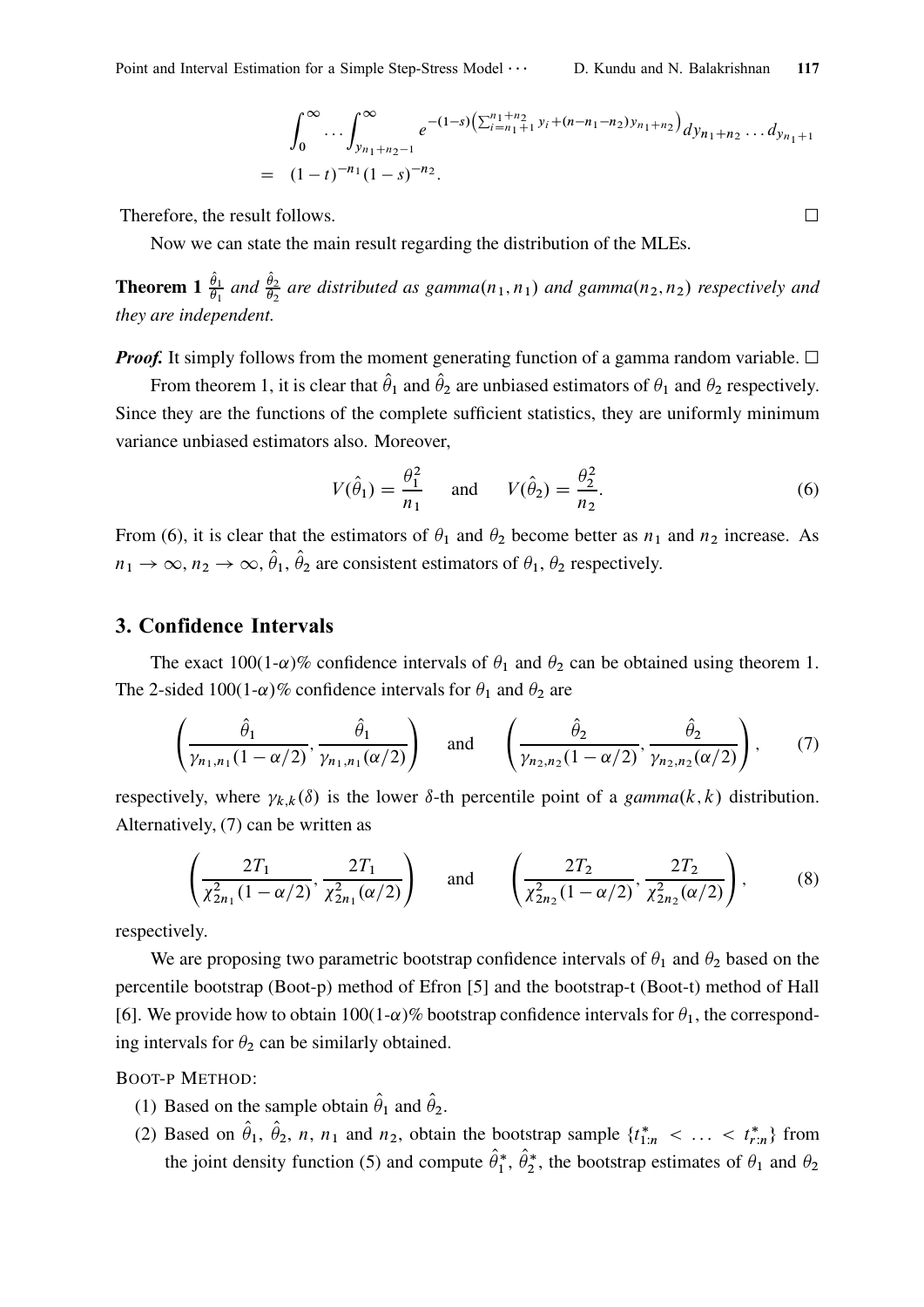respectively. (The detail procedure to generate  $t_{1:n}^* < \ldots < t_{r:n}^*$  from the joint density function (5) are provided in section 5).

- (3) Repeat step (2) NBOOT times.
- (4) Order the NBOOT  $\theta_1^*$  and let us denote them as  $\theta_{(1)}^* < \dots < \theta_{(NBOOT)}^*$ . We suppress '1' for brevity.
- (5) Now consider all possible  $100(1-\alpha)\%$  confidence intervals of the type

$$
(\hat{\theta}_{(i)}^*, \hat{\theta}_{([1-\alpha)\times NBOOT]+i)}^*), i = 1, \ldots, NBOOT - [(1-\alpha)\times NBOOT].
$$

(6) Choose that interval for which the length is minimum. That will be the  $100(1-\alpha)\%$  shortest Boot-p confidence interval.

BOOT-T METHOD:

- (1) Based on the sample obtain  $\hat{\theta}_1$  and  $\hat{\theta}_2$ .
- (2) Based on  $\theta_1$ ,  $\theta_2$ , *n*, *n*<sub>1</sub> and *n*<sub>2</sub>, obtain the bootstrap sample  $\{t_{1:n}^* < \ldots < t_{r:n}^*\}$  from the joint density function (5) and compute  $\theta_1^*, \theta_2^*$ , the bootstrap estimates of  $\theta_1$  and  $\theta_2$ respectively. Consider the following statistic

$$
T^* = \frac{\sqrt{n_1}(\hat{\theta}_1 - \hat{\theta}_1^*)}{\sqrt{V(\hat{\theta}_1^*)}}.
$$

- (3) Repeat step (2) NBOOT times.
- (4) Order the NBOOT  $T^*$  and let us denote them as  $T^*_{(1)} < \ldots < T^*_{(NBOOT)}$ .
- (5) Now consider all possible intervals of the type

$$
(T_{(i)}^*, T_{([1-\alpha)\times NBOOT]+i}^*), i=1,\ldots, NBOOT-[(1-\alpha)\times NBOOT].
$$

(6) Choose that interval for which the length is minimum, suppose the interval is  $(T_L^*, T_U^*)$ , then 100(1- $\alpha$ )% shortest Boot-t confidence interval of  $\theta_1$  will be

$$
(\hat{\theta}_1 + n_1^{-\frac{1}{2}} \sqrt{V(\hat{\theta}_1)} T_L^*, \quad \hat{\theta}_1 + n_1^{-\frac{1}{2}} \sqrt{V(\hat{\theta}_1)} T_U^*).
$$

#### 4. Bayesian Analysis

In this section we compute the Bayes estimates and the corresponding credible intervals of  $\theta_1$  and  $\theta_2$  under the assumptions of independent inverted gamma priors on  $\theta_1$  and  $\theta_2$ . It is assumed that the priors on  $\theta_1$  and  $\theta_2$  for  $a_1, b_1, a_2, b_2 > 0$  are as follows;

$$
p(\theta_1) = \frac{b_1^{a_1}}{\Gamma(a_1)} \times \frac{e^{-\frac{b_1}{\theta_1}}}{\theta_1^{a_1+1}}; \quad \theta_1 > 0,
$$
\n(9)

$$
p(\theta_2) = \frac{b_2^{a_2}}{\Gamma(a_2)} \times \frac{e^{-\frac{b_2}{\theta_2}}}{\theta_2^{a_2+1}}; \quad \theta_2 > 0.
$$
 (10)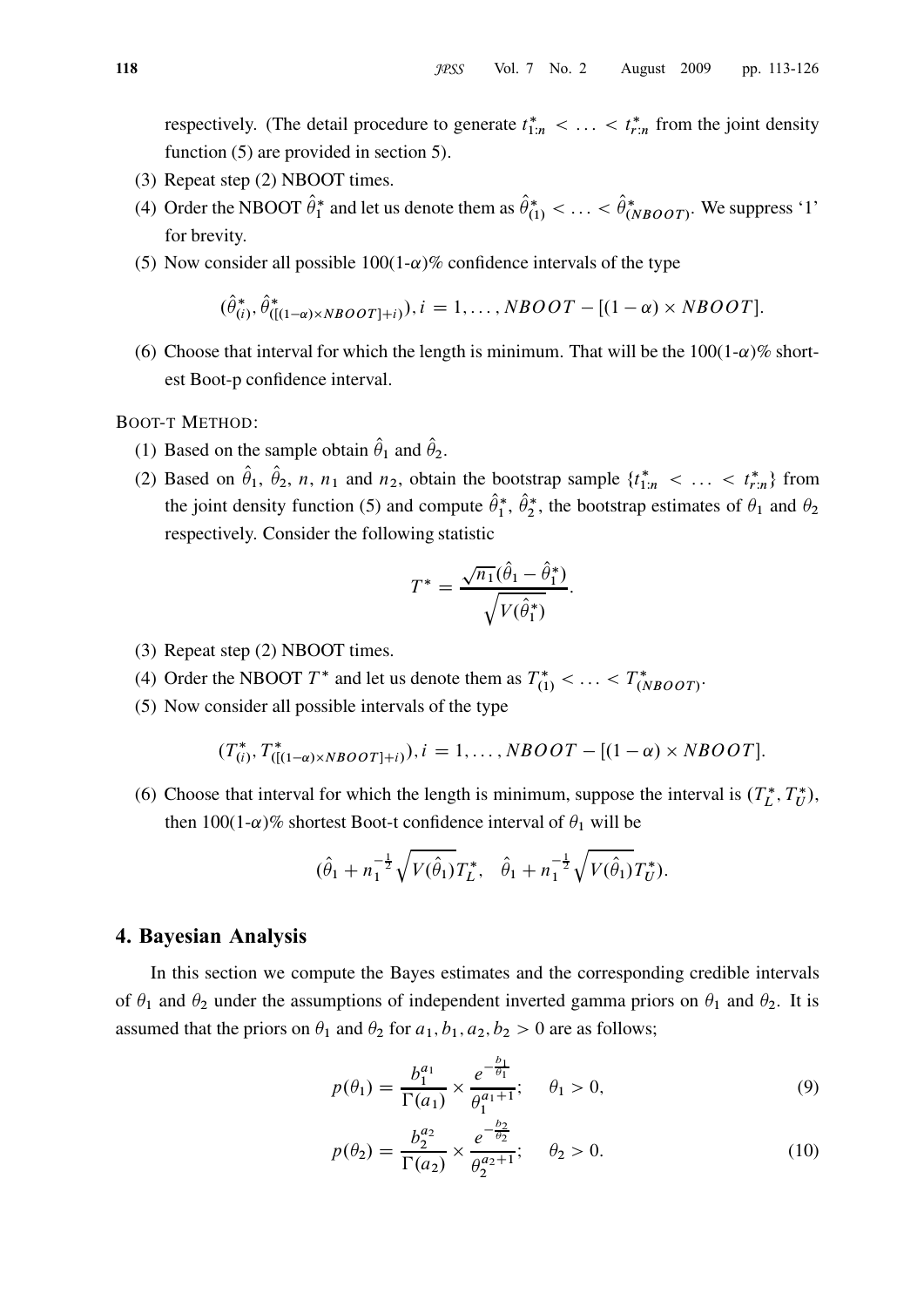Therefore, from (2), it follows that the joint density of the *data*,  $\theta_1$  and  $\theta_2$  is

$$
p(data, \theta_1, \theta_2) = c \frac{1}{\theta_1^{a_1 + n_1 + 1}} \times \frac{1}{\theta_2^{a_2 + n_2 + 1}} \times e^{-\frac{1}{\theta_1}(T_1 + b_1)} \times e^{-\frac{1}{\theta_2}(T_2 + b_2)},
$$
(11)

where c is same as before. It is clear that the posterior density functions of  $\theta_1$  and  $\theta_2$  are independent and they are as follows;

$$
p(\theta_1|data) \propto \frac{1}{\theta_1^{a_1+n_1+1}} \times e^{-\frac{1}{\theta_1}(T_1+b_1)}, \quad \theta_1 > 0 \tag{12}
$$

$$
p(\theta_2|data) \propto \frac{1}{\theta_2^{a_2+n_2+1}} \times e^{-\frac{1}{\theta_2}(T_2+b_2)}, \quad \theta_2 > 0.
$$
 (13)

Therefore, the Bayes estimates of  $\theta_1$  and  $\theta_2$  with respect to squared error loss are

$$
\hat{\theta}_{1,Bayes} = \frac{T_1 + b_1}{a_1 + n_1 - 1}
$$
 and  $\hat{\theta}_{2,Bayes} = \frac{T_2 + b_2}{a_2 + n_2 - 1}$ , (14)

respectively if  $a_1 + n_1 - 1 > 0$ ,  $a_2 + n_2 - 1 > 0$  and the corresponding Bayes risks are

$$
\frac{(T_1 + b_1)^2}{(a_1 + n_1 - 1)^2 (a_1 + n_1 - 2)} \quad \text{and} \quad \frac{(T_2 + b_2)^2}{(a_2 + n_2 - 1)^2 (a_2 + n_2 - 2)}, \tag{15}
$$

respectively, if  $a_1 + n_1 - 2 > 0$ ,  $a_2 + n_2 - 2 > 0$ . From (11), it follows that

$$
p(data) \propto \frac{1}{(T_1 + b_1)^{a_1 + n_1} (T_2 + b_2)^{a_2 + n_2}}.
$$
\n(16)

Therefore, the expected Bayes risks of  $\hat{\theta}_{1,Bayes}$  and  $\hat{\theta}_{2,Bayes}$  are

$$
\frac{b_1^2}{(a_1+n_1-1)(a_1+n_1-2)(a_1+n_1-3)} \quad \text{and} \quad \frac{b_2^2}{(a_2+n_2-1)(a_2+n_2-2)(a_2+n_2-3)}
$$
(17)

respectively, if  $a_1 + n_1 > 3$ ,  $a_2 + n_2 > 3$ ,  $b_1 > 0$ ,  $b_2 > 0$ .

Interestingly, it can be easily observed that under the assumption of Jeffrey's prior on  $\theta_1$ ,  $\theta_2$  $(i.e. p(\theta_1, \theta_2) \propto \frac{1}{\theta_1 t}$  $\frac{1}{\theta_1 \theta_2}$ ) the Bayes estimates of  $\theta_1$  and  $\theta_2$  exist if  $n_1 > 1$  and  $n_2 > 1$  and then can be obtained from (14) by using  $a_1 = a_2 = 0$  and  $b_1 = b_2 = 0$ . On the other hand if we take  $0 - 1$  loss function as follows;

$$
L(a,b) = \begin{cases} 0 & \text{if } |a-b| < \delta \\ 1 & \text{otherwise,} \end{cases}
$$
 (18)

for some  $\delta > 0$ , then the Bayes estimates of  $\theta_1$  and  $\theta_2$  corresponding to this  $0 - 1$  loss function are same as the the corresponding MLEs.

Now using (12) and (13) the credible intervals for  $\theta_1$  and  $\theta_2$  can be constructed. Note that  $\frac{1}{\theta_1}$  and  $\frac{1}{\theta_2}$  follow gamma $(a_1 + n_1, T_1 + b_1)$  and  $gamma(a_2 + n_2, T_2 + n_2)$  respectively. Therefore, the 100(1- $\alpha$ )% credible intervals for  $\theta_1$  and  $\theta_2$  are

$$
\left(\frac{1}{\gamma_{a_1+n_1,T_1+b_1}(1-\alpha/2)},\frac{1}{\gamma_{a_1+n_1,T_1+b_1}(\alpha/2)}\right), \quad \left(\frac{1}{\gamma_{a_2+n_2,T_2+b_2}(1-\alpha/2)},\frac{1}{\gamma_{a_2+n_2,T_2+b_2}(\alpha/2)}\right) \tag{19}
$$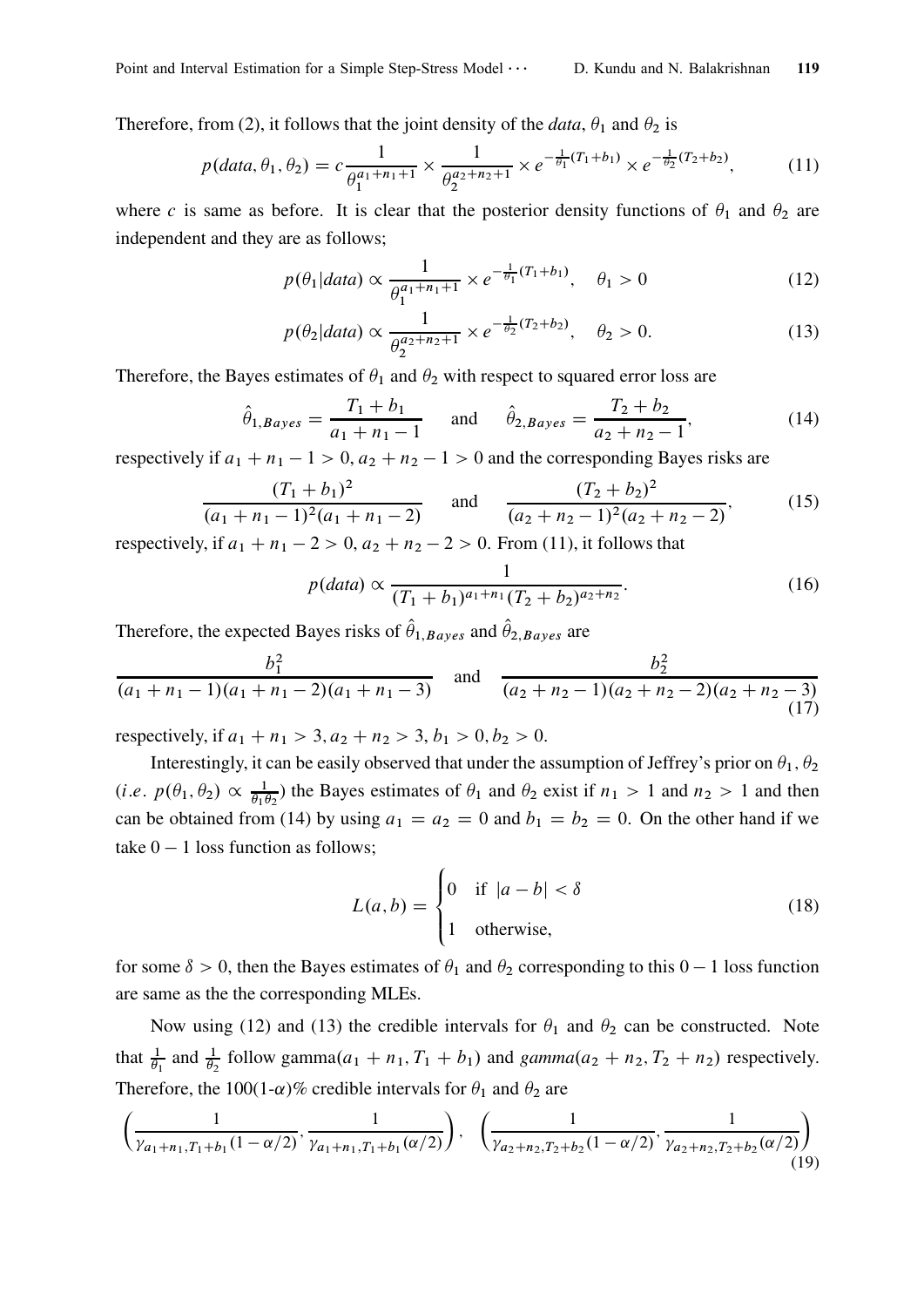respectively. If  $2(a_1 + n_1)$  and  $2(a_2 + n_2)$  are integers, then the (19) can be written as

$$
\left(\frac{2(T_1+b_1)}{\chi_{2(a_1+n_1)}^2(1-\alpha/2)}, \frac{2(T_1+b_1)}{\chi_{2(a_1+n_1)}^2(\alpha/2)}\right) \text{ and } \left(\frac{2(T_2+b_2)}{\chi_{2(a_2+n_2)}^2(1-\alpha/2)}, \frac{2(T_2+b_2)}{\chi_{2(a_2+n_2)}^2(\alpha/2)}\right),\tag{20}
$$

respectively. Alternatively, it is possible to obtain the HPD credible intervals of  $\theta_1$  and  $\theta_2$  using the Gibbs sampling idea of Chen and Shao [3]. Note that although the Bayes estimates of  $\theta_1$ and  $\theta_2$  do not exist for  $n_1 = 1$  and  $n_2 = 1$  under the squared error loss function, but the corresponding credible intervals exist even when  $n_1 = n_2 = 1$ .

#### 5. Monte Carlo Simulations

In this section we present some Monte Carlo simulation results to compare different methods. The exact confidence intervals based on the MLEs have  $100(1-\alpha)\%$  coverage probabilities, but the expected length may not be minimum. On the other hand the credible intervals corresponding to the Jeffrey's priors have smaller lengths than the (7) but, the coverage probabilities are not known, at least for small samples. So these methods are compared with the the proposed bootstrap methods.

First, before proceeding any further, we will describe how to generate  $\{t_{1:n}, \ldots, t_{n_1+n_2:n}\}$ using lemma 1. For a given, n, n<sub>1</sub>, n<sub>2</sub>,  $\theta_1$  and  $\theta_2$ , generate n random variables from  $exp(1)$ and choose the first  $n_1$  order statistics. Suppose they are  $y_1, \ldots, y_{n_1}$ , then compute  $t_{1:n}$  $\theta_1 y_1, \ldots, t_{n_1:n} = \theta_1 y_{n_1}$ . Now generate  $n - n_1$  random variables from  $exp(1)$  and consider the first  $n_2$  order statistics, suppose they are  $y_{n_1+1}, \ldots, y_{n_1+n_2}$ . Compute  $t_{n_1+1:n} = \theta_2 y_{n_1+1} +$  $y_{n_1}, \ldots, t_{n_1+n_2:n} = \theta_2 y_{n_1+n_2} + y_{n_1}$ . Then  $\{t_{1:n}, \ldots, t_{n_1+n_2:n}\}$  is the required sample.

| n <sub>1</sub> | Exact        | <b>Bayes</b> | Boot-p      | Boot-t        |
|----------------|--------------|--------------|-------------|---------------|
|                | 238.25(0.95) | 143.61(0.95) | 29.34(0.82) | 1226.83(0.95) |
| $\overline{2}$ | 47.94(0.95)  | 36.23(0.95)  | 19.12(0.88) | 93.43(0.95)   |
| 3              | 26.42(0.96)  | 22.80(0.95)  | 15.14(0.90) | 42.92(0.95)   |
| 4              | 19.19(0.95)  | 16.84(0.95)  | 12.60(0.90) | 27.22(0.95)   |
| 5              | 15.38(0.95)  | 13.85(0.95)  | 11.19(0.92) | 20.84(0.95)   |

**Table 1a** Confidence intervals of  $\theta_1$  for different  $n_1$  when  $n = 10$  and  $r = 6$ 

Since all the results depend on the ratio  $\frac{\theta_1}{\theta_2}$ , we kept  $\theta_1$  fixed at 6 and consider different ranges of  $\theta_2$ . We compute the coverage percentages and the expected confidence lengths with 95% nominal level, in all the four cases and the results are reported in the Tables 1a, 1b, 2a and 2b. In each case we report the expected length and the corresponding coverage percentages are reported within bracket. Some of the important findings are as follows. In all the cases it is observed that the exact, Bayes with non-informative prior and Boot-t confidence intervals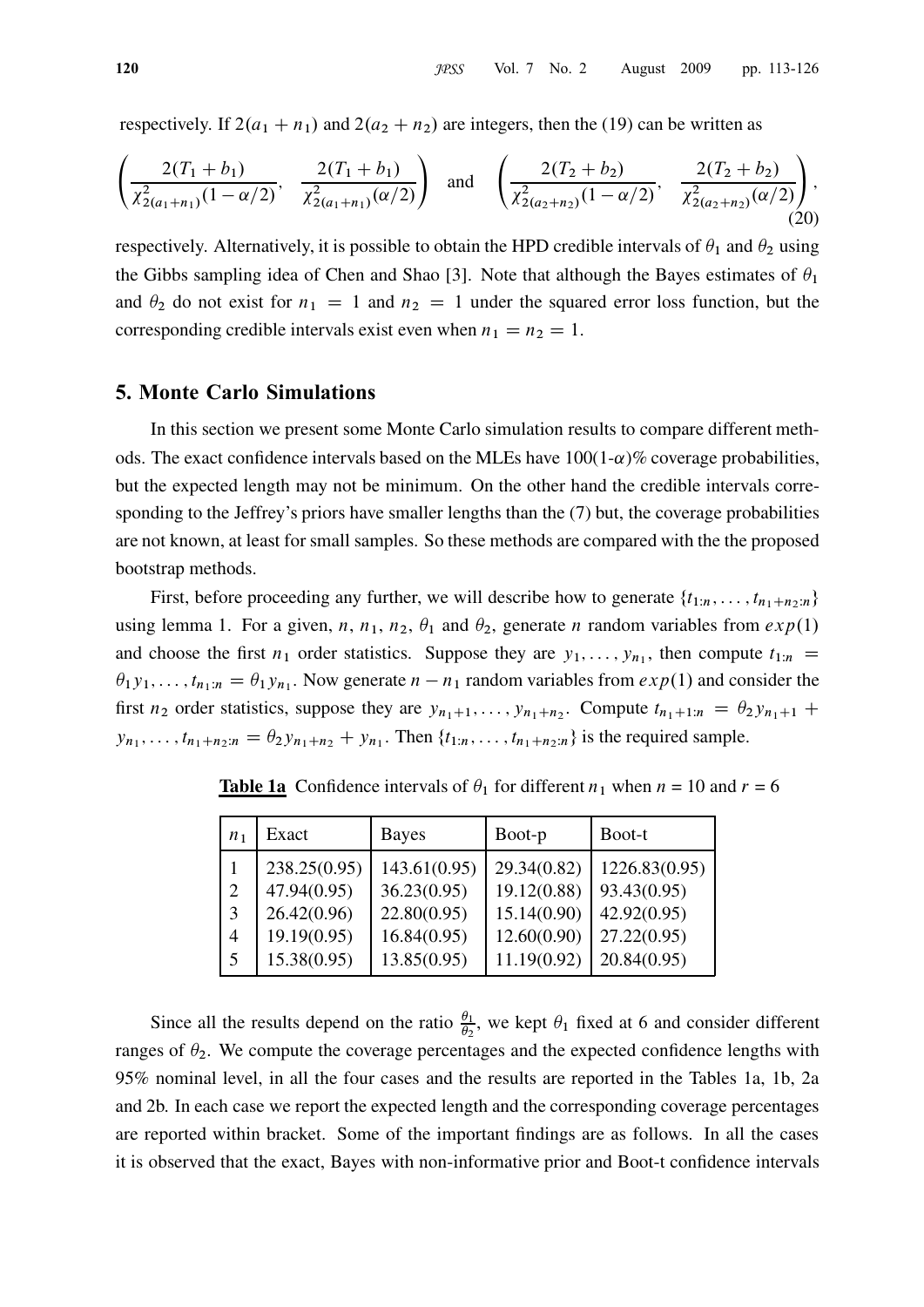maintain the nominal level, where as Boot-p confidence intervals can not maintain the required nominal level. The coverage percentages correspond to the Boot-p confidence intervals are significantly lower than the nominal level in all most all cases considered. It is observed that Boot-t confidence intervals have the largest lengths for both  $\theta_1$  and  $\theta_2$ . Bayes credible intervals and the exact confidence lengths behave quite similarly for both  $\theta_1$  and  $\theta_2$ . Although for very small sample sizes Bayes credible intervals are smaller than exact confidence intervals. Therefore, both the methods can be used for practical purposes.

| n <sub>1</sub> | $\theta_2$     | Exact        | <b>Bayes</b> | Boot-p      | Boot-t       |
|----------------|----------------|--------------|--------------|-------------|--------------|
| 1              | 1              | 2.61(0.95)   | 2.36(0.95)   | 1.92(0.93)  | 3.60(0.95)   |
|                | $\overline{2}$ | 5.22(0.95)   | 4.72(0.95)   | 3.84(0.93)  | 7.19(0.95)   |
|                | 3              | 7.83(0.95)   | 7.09(0.95)   | 5.76(0.93)  | 10.79(0.95)  |
| $\overline{2}$ | 1              | 3.22(0.96)   | 2.94(0.94)   | 2.16(0.91)  | 4.76(0.94)   |
|                | $\overline{2}$ | 6.43(0.96)   | 5.87(0.94)   | 4.33(0.91)  | 9.52(0.94)   |
|                | 3              | 9.64(0.96)   | 8.81(0.94)   | 6.49(0.91)  | 14.28(0.95)  |
| 3              | 1              | 4.04(0.95)   | 3.85(0.95)   | 2.48(0.91)  | 7.10(0.95)   |
|                | $\overline{2}$ | 8.81(0.95)   | 7.69(0.95)   | 4.97(0.91)  | 14.19(0.95)  |
|                | 3              | 13.21(0.95)  | 11.53(0.95)  | 7.45(0.91)  | 21.29(0.95)  |
| 4              | 1              | 7.89(0.96)   | 6.02(0.95)   | 3.01(0.87)  | 15.70(0.95)  |
|                | $\overline{2}$ | 15.78(0.96)  | 12.03(0.95)  | 6.02(0.87)  | 31.40(0.95)  |
|                | 3              | 23.68(0.96)  | 18.05(0.95)  | 9.03(0.87)  | 47.11(0.95)  |
| 5              | 1              | 38.00(0.95)  | 24.02(0.95)  | 4.73(0.81)  | 189.42(0.95) |
|                | $\overline{2}$ | 76.00(0.95)  | 48.04(0.95)  | 9.46(0.81)  | 378.74(0.95) |
|                | 3              | 114.00(0.95) | 72.06(0.95)  | 14.19(0.81) | 568.16(0.95) |

**Table 1b** Confidence intervals of  $\theta_2$  for different  $n_1$  when  $n = 10$  and  $r = 6$ 

**Table 2a** Confidence intervals of  $\theta_1$  for different  $n_1$  when  $n = 25$  and  $r = 18$ 

| n <sub>1</sub> | Exact       | <b>Bayes</b> | Boot-p      | Boot-t      |
|----------------|-------------|--------------|-------------|-------------|
| 3              | 26.77(0.95) | 22.40(0.95)  | 15.24(0.89) | 42.60(0.93) |
| 6              | 13.33(0.95) | 12.35(0.95)  | 10.00(0.91) | 16.86(0.95) |
| 9              | 9.72(0.95)  | 9.47(0.94)   | 8.13(0.94)  | 11.46(0.95) |
| 12             | 7.88(0.95)  | 7.95(0.95)   | 6.90(0.93)  | 8.93(0.95)  |
| 15             | 6.90(0.95)  | 6.79(0.94)   | 6.29(0.95)  | 7.71(0.95)  |

**Table 2b** Confidence intervals of  $\theta_2$  for different  $n_1$  when  $n = 10$  and  $r = 6$ 

| n <sub>1</sub> | $\theta_2$    | Exact                    | Bayes                    | Boot-p                   | Boot-t                     |
|----------------|---------------|--------------------------|--------------------------|--------------------------|----------------------------|
| 3              | $\mathcal{D}$ | 1.13(0.95)<br>2.26(0.95) | 1.14(0.95)<br>2.29(0.95) | 1.04(0.94)<br>2.08(0.94) | $1.29(0.95)$<br>2.58(0.95) |
|                | 3             | 3.40(0.95)               | 3.43(0.95)               | 3.13(0.94)               | 3.87(0.95)                 |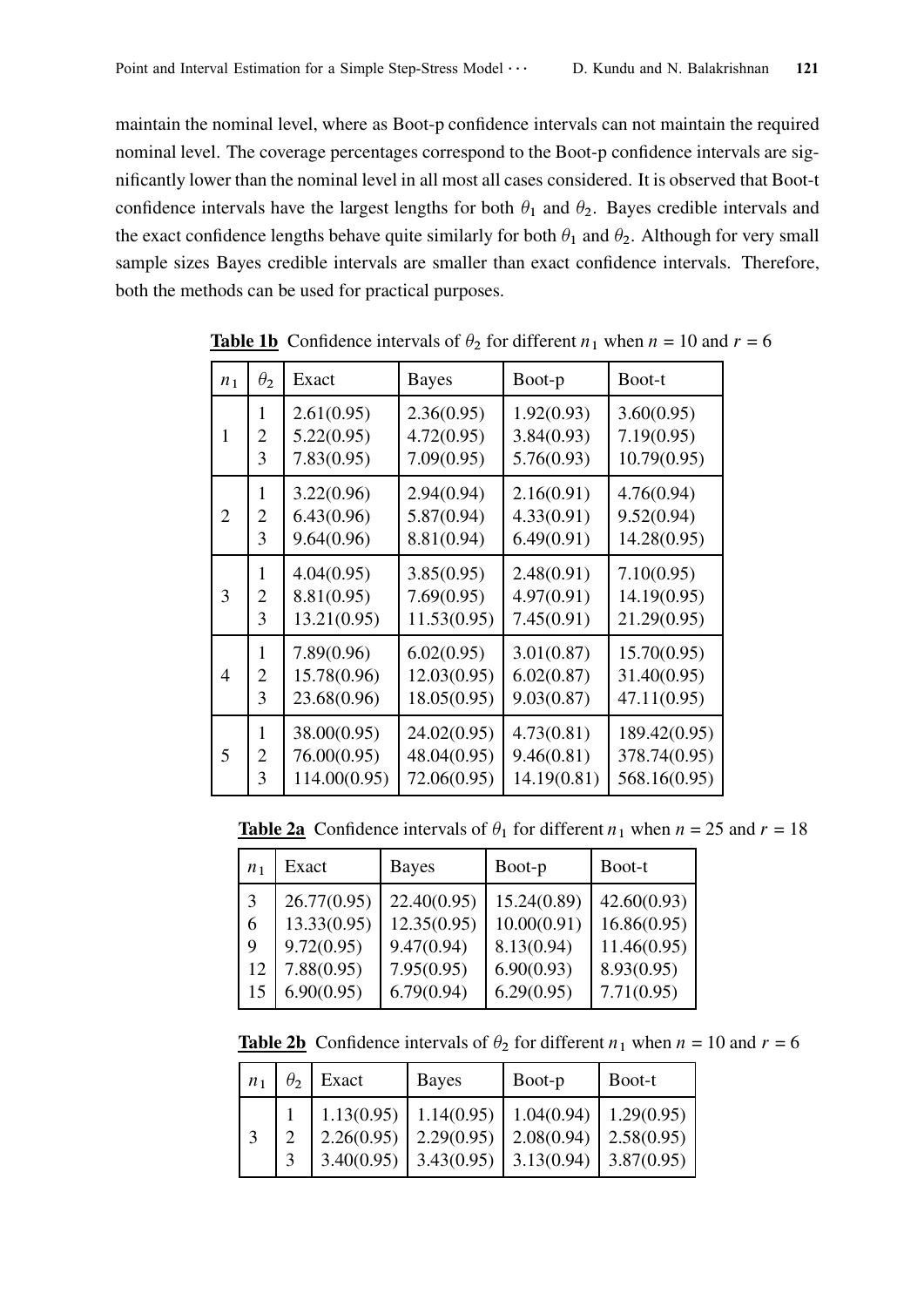| n <sub>1</sub> | $\theta_2$     | Exact       | <b>Bayes</b> | Boot-p     | Boot-t      |
|----------------|----------------|-------------|--------------|------------|-------------|
| 6              | 1              | 1.34(0.95)  | 1.31(0.95)   | 1.19(0.93) | 1.54(0.94)  |
|                | 2              | 2.67(0.95)  | 2.62(0.95)   | 2.37(0.93) | 3.08(0.94)  |
|                | 3              | 4.01(0.95)  | 3.92(0.95)   | 3.56(0.93) | 4.62(0.94)  |
| 9              | 1              | 1.59(0.95)  | 1.58(0.94)   | 1.36(0.92) | 1.91(0.95)  |
|                | 2              | 3.19(0.95)  | 3.15(0.94)   | 2.72(0.92) | 3.82(0.95)  |
|                | 3              | 4.78(0.95)  | 4.73(0.94)   | 4.08(0.92) | 5.73(0.95)  |
| 12             | 1              | 2.23(0.95)  | 2.04(0.95)   | 1.68(0.92) | 2.86(0.95)  |
|                | $\overline{2}$ | 4.47(0.95)  | 4.08(0.95)   | 3.37(0.92) | 5.72(0.95)  |
|                | 3              | 6.70(0.95)  | 6.12(0.95)   | 5.05(0.92) | 8.59(0.95)  |
| 15             | 1              | 4.33(0.96)  | 3.75(0.95)   | 2.49(0.88) | 7.13(0.94)  |
|                | 2              | 8.67(0.96)  | 7.51(0.95)   | 4.99(0.88) | 14.26(0.95) |
|                | 3              | 13.00(0.96) | 11.26(0.95)  | 7.48(0.88) | 21.39(0.95) |

**Table 2b** (continued) Confidence intervals of  $\theta_2$  for different  $n_1$  when  $n = 10$ and  $r = 6$ 

#### 6. Some Related Issues

#### **6.1 Optimum Choice of**  $n_1$

It is quite important to choose the *optimum*  $n_1$  and  $n_2$  for a given r and n. We answer this question using two competing criteria of variance- (Var) and determinant-(D) optimality.

Variance Optimality: A common purpose of an ALT experiment is to estimate parameters with maximum precision. In the step-stress set up, it can be written as the discrete minimization of  $\tau_1(k)$ , where

$$
\tau_1(k) = \left\{ \frac{\theta_1^2}{k} + \frac{\theta_2^2}{r - k} \right\}.
$$
\n(21)

The minimization is performed for  $1 \le k \le (r - 1)$ , for a given  $\theta_1$  and  $\theta_2$ . The optimum choice of  $n_1$  is the value of k which minimizes  $\tau_1(k)$ . Unfortunately if there is no information available on  $\theta_1$  and  $\theta_2$ , then this minimization is not possible. On the other hand if at least the ratio of  $\theta_1$  and  $\theta_2$  is known then it is possible to find optimum  $n_1$  with respect to variance optimality criterion.

Suppose  $\theta_1 = c\theta_2$  and c is known, then (24) can be written as

$$
\tau_1(k) = \theta_1^2 \left\{ \frac{c^2}{k} + \frac{1}{r - k} \right\}.
$$
 (22)

Since  $\tau_1(x)$  for  $1 \le x \le (k - 1)$  is a convex function, it has a unique minimum in that range. Therefore, the value k which minimizes  $\tau_1(k)$  for any  $\theta_1$  can be obtained as follows. If  $r/(1+\frac{1}{c})$ is an integer, then  $k = r/(1 + \frac{1}{c})$  minimizes (22). Otherwise consider the two consecutive integers  $\left[ r/(1+\frac{1}{c}) \right]$  and  $\left[ r/(1+\frac{1}{c}) \right] + 1$ , which ever minimizes (22) is the required k.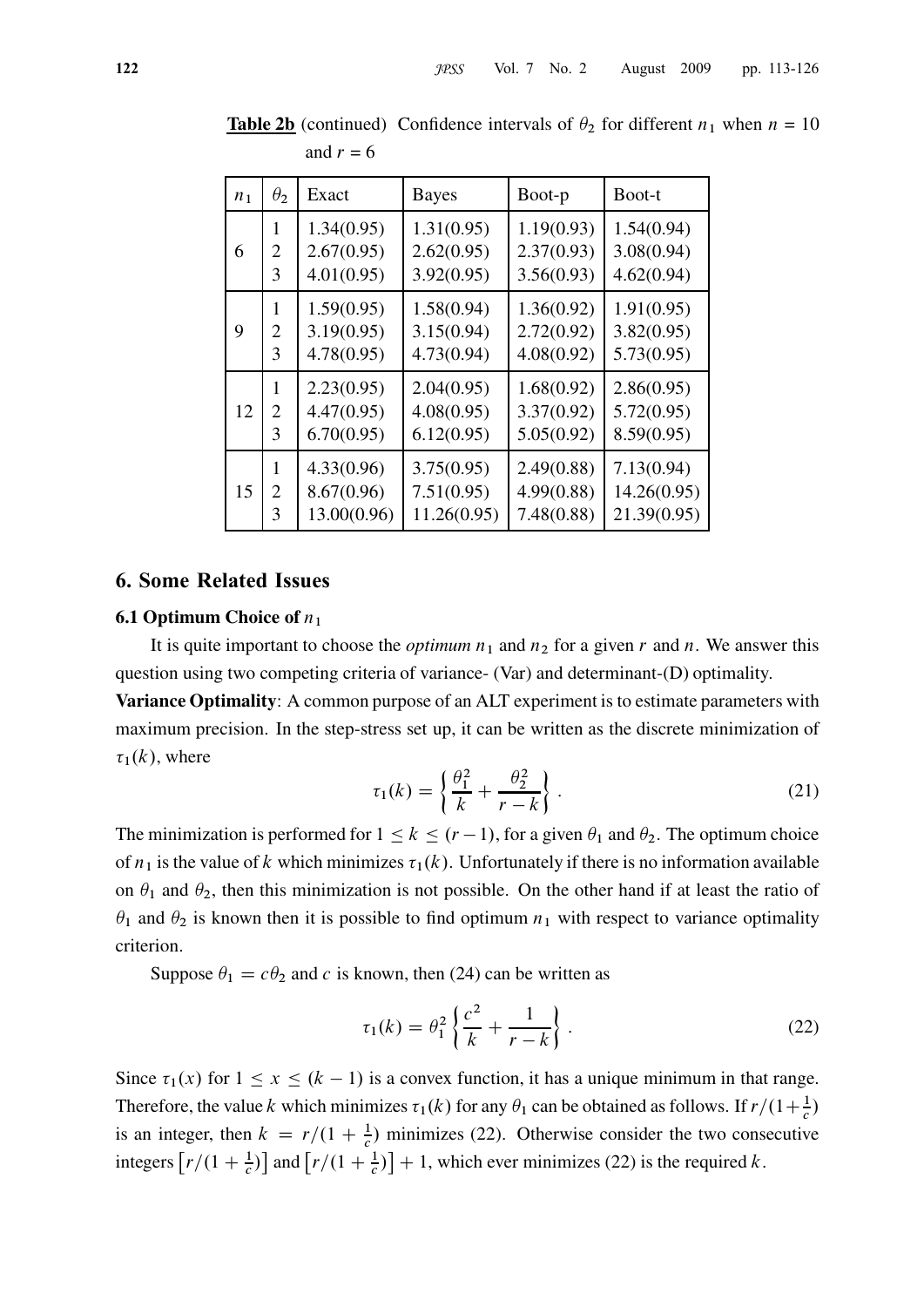D- Optimality Yes another optimality criterion used in the context of planning constant stress ALT is based on the determinant of the information matrix. Note that the area of the joint confidence intervals of  $(\theta_1, \theta_2)$  is proportional to  $\frac{\theta_1 \theta_2}{\sqrt{n_1}}$  $\frac{\theta_1 \theta_2}{\theta_1 \sqrt{n_2}}$ , which is the inverse of the square root of the Fisher information matrix. Consequently, a smaller value of this determinant will provide higher precision of the estimates. Motivated by this, another criterion is to minimize  $\tau_2(k)$ , where

$$
\tau_2(k) = \left\{ \frac{\theta_1^2 \theta_2^2}{k(r-k)} \right\} \tag{23}
$$

for  $1 \le k \le (r - 1)$ . It is readily observed that if  $\frac{r}{2}$  is an integer, the optimum value of  $n_1$  is r  $\frac{r}{2}$ , otherwise, it will be either  $\left[\frac{r}{2}\right]$  $\frac{r}{2}$  or  $\left[\frac{r}{2}\right]$  $\left[\frac{r}{2}\right] + 1$ , whichever minimizes  $\frac{1}{k(r-k)}$ . Interestingly, in this case it is independent of c.

### 6.2 Comparing with the Traditional Step-Stress Model

In this subsection we present some numerical results to compare our proposed step-stress model with the traditional Type-II step-stress model. The two models are comparable when for fixed n,  $n_1$ ,  $n_2$ , for the proposed model, and  $\tau$ , the point where the stress changes for the traditional model satisfy the following relation;

$$
\tau = E(t_{n_1:n}) = \theta_1 \sum_{i=1}^{n_1} \frac{1}{n - i + 1}.
$$
\n(24)

For comparison purposes, for fixed n, r,  $\theta_1$ ,  $\theta_2$  and  $\tau$  as given in (24) we compute the biases and mean squared errors of the MLEs for both the traditional and the proposed step-stress models. Note that the exact biases and mean squared errors of the MLEs for the traditional step-stress model can be obtained from Balakrishnan *et al.* [2]. The results are reported in Tables 3 and 4. We report the biases of the MLEs of  $\hat{\theta}_1$  for the traditional model. Since  $E(\hat{\theta}_1/\theta_1)$  is independent of  $\theta_1$ , we report  $E(\hat{\theta}_1/\theta_1-1)$  for the traditional model. We also report the MSEs of  $\hat{\theta}_1$  and  $\hat{\theta}_2$ for the traditional model as well as the proposed model. Since in both the cases the MSEs of  $\hat{\theta}_1/\theta_1$  and  $\hat{\theta}_2/\theta_2$  are independent of  $\theta_1$  and  $\theta_2$  respectively, we report the normalized MSEs in both the cases. We consider different values of  $n_1$  and  $n_2$ . We consider the cases when  $r = n$ and  $r = \lfloor 2n/3 \rfloor$ . The results are reported in Tables 3 and 4. It is observed that the the MLEs of  $\theta_1$  are quite biased for the traditional model when  $n_1$  is small. Moreover the MSEs of  $\hat{\theta}_1$  for the traditional model are significantly larger than the corresponding MSEs of  $\hat{\theta}_1$  for the proposed model particularly when  $n_1$  is small. The MSEs of  $\hat{\theta}_2$  for the traditional model are marginally larger than the corresponding MSEs of  $\hat{\theta}_2$  for the proposed model for small  $n_2$ . When  $n_2$  is large they are almost same.

## 7. Conclusions

In this paper we consider a simple step-stress model, where the stress changes at a random time point rather than a fixed time point. It is observed in this paper that under the cumulative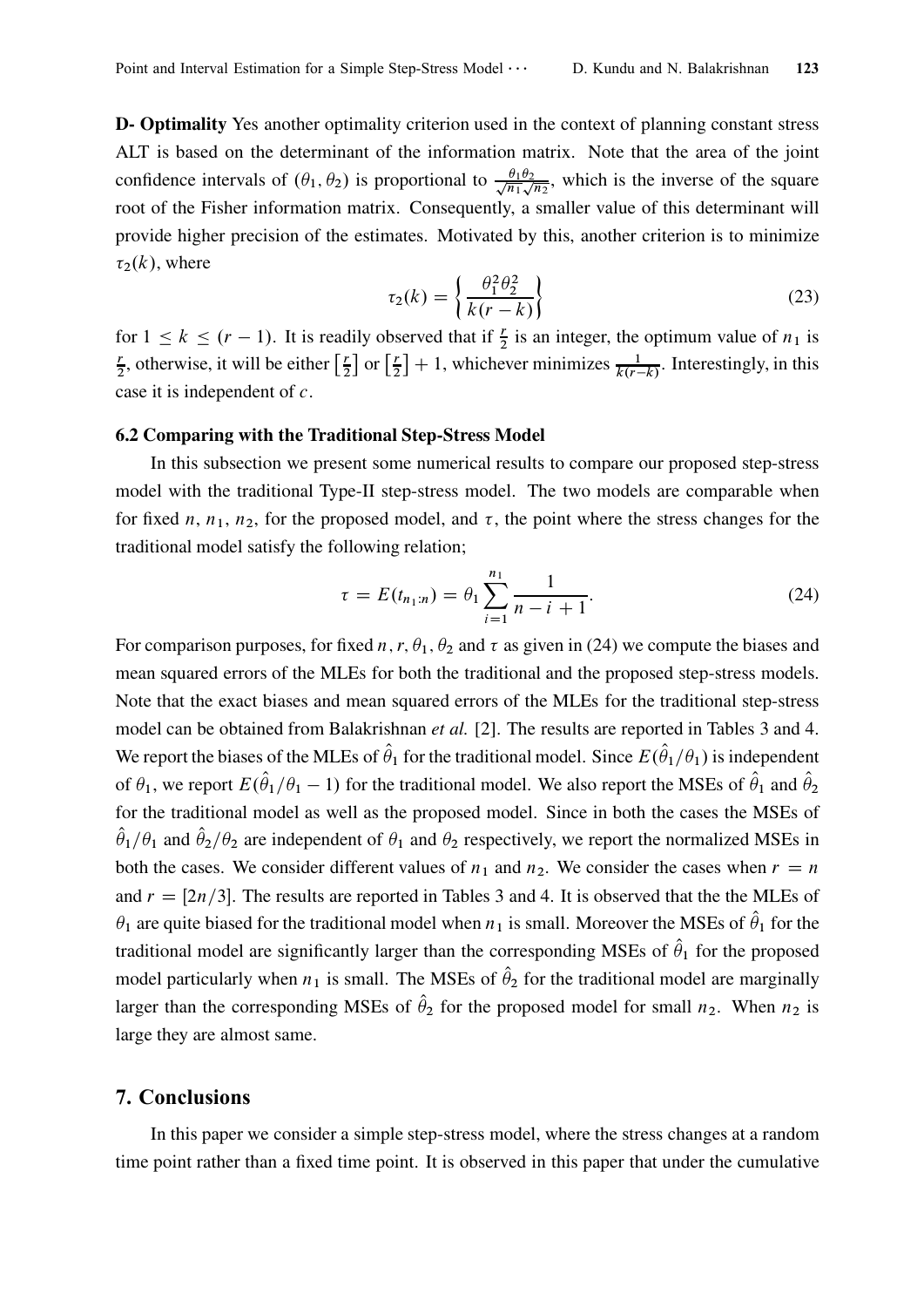exposure model assumption of Nelson [9] and when the life time distributions of the different units are exponential then the proposed step-stress model has several advantages over the traditional type-II step-stress model. Even when the lifetime distributions are not exponential it is expected that the proposed model will have the similar advantages over the traditional stepstress model. Another interesting point should be mentioned that although we have performed the analysis for the two-step model but the results can be easily extended to the k-step model also.

|                   | $VVIUII = U.$  |                |                |                |                |
|-------------------|----------------|----------------|----------------|----------------|----------------|
| $n_1 \rightarrow$ | 5              | 10             | 15             | 20             | 25             |
| $n_2 \downarrow$  |                |                |                |                |                |
| 5                 | 0.2173         | 0.0714         | 0.0377         | 0.0245         | 0.0174         |
|                   | 0.6832(0.2000) | 0.1569(0.1000) | 0.0838(0.0667) | 0.0566(0.0500) | 0.0448(0.0400) |
|                   | 0.2158(0.2000) | 0.2207(0.2000) | 0.2233(0.2000) | 0.2248(0.2000) | 0.2257(0.2000) |
| 10                | 0.2465         | 0.0893         | 0.0486         | 0.0315         | 0.0222         |
|                   | 0.7184(0.2000) | 0.1815(0.1000) | 0.0879(0.0667) | 0.0613(0.0500) | 0.0459(0.0400) |
|                   | 0.1021(0.1000) | 0.1031(0.2000) | 0.1038(0.2000) | 0.1043(0.1000) | 0.1046(0.1000) |
| 15                | 0.2644         | 0.0987         | 0.0544         | 0.0362         | 0.0252         |
|                   | 0.7693(0.2000) | 0.1782(0.1000) | 0.0936(0.0667) | 0.0613(0.0500) | 0.0474(0.0400) |
|                   | 0.0674(0.0667) | 0.0677(0.0667) | 0.0679(0.0667) | 0.0681(0.0667) | 0.0683(0.0667) |
| 20                | 0.2770         | 0.1066         | 0.0598         | 0.0378         | 0.0280         |
|                   | 0.7661(0.2000) | 0.1906(0.1000) | 0.0945(0.0667) | 0.0643(0.0500) | 0.0477(0.0400) |
|                   | 0.0503(0.0500) | 0.0505(0.0500) | 0.0506(0.0500) | 0.0507(0.0500) | 0.0508(0.0500) |
| 25                | 0.2798         | 0.1096         | 0.0609         | 0.0418         | 0.0295         |
|                   | 0.7512(0.2000) | 0.2054(0.1000) | 0.0963(0.0667) | 0.0648(0.0500) | 0.0489(0.0400) |
|                   | 0.0402(0.0400) | 0.0402(0.0400) | 0.0403(0.0400) | 0.0404(0.0400) | 0.0404(0.0400) |

Table 3 Biases and mean squared errors of the different estimators for different sample sizes when  $r = n$ .  $*$ 

<sup>\*</sup> In each cell the first entry represents the  $E(\theta_1/\theta_1-1)$  for traditional step-stress model. Similarly the second and third entries represent the  $E(\hat{\theta}_1/\theta_1-1)^2$  and  $E(\hat{\theta}_2/\theta_2-1)^2$ respectively. The corresponding results for the new step-stress model are reported within brackets.

Table 4 Biases and mean squared errors of the different estimators for different sample sizes when  $r = \left[\frac{2n}{3}\right]$  $\frac{2n}{3}$ ].<sup>\*</sup>

| $n_1 \rightarrow$ |                                            | 10                       |                                                                                     | 20                                                               | 25     |
|-------------------|--------------------------------------------|--------------------------|-------------------------------------------------------------------------------------|------------------------------------------------------------------|--------|
| $n_2 \downarrow$  |                                            |                          |                                                                                     |                                                                  |        |
|                   | 0.2500<br>0.7127(0.2000)<br>0.2299(0.2000) | 0.1041<br>0.1996(0.1000) | 0.0636<br>$0.2429(0.2000)$   $0.2503(0.2000)$   $0.2532(0.2000)$   $0.2545(0.2000)$ | 0.0470<br>$0.0915(0.0667)$   $0.0617(0.0500)$   $0.0464(0.0400)$ | 0.0378 |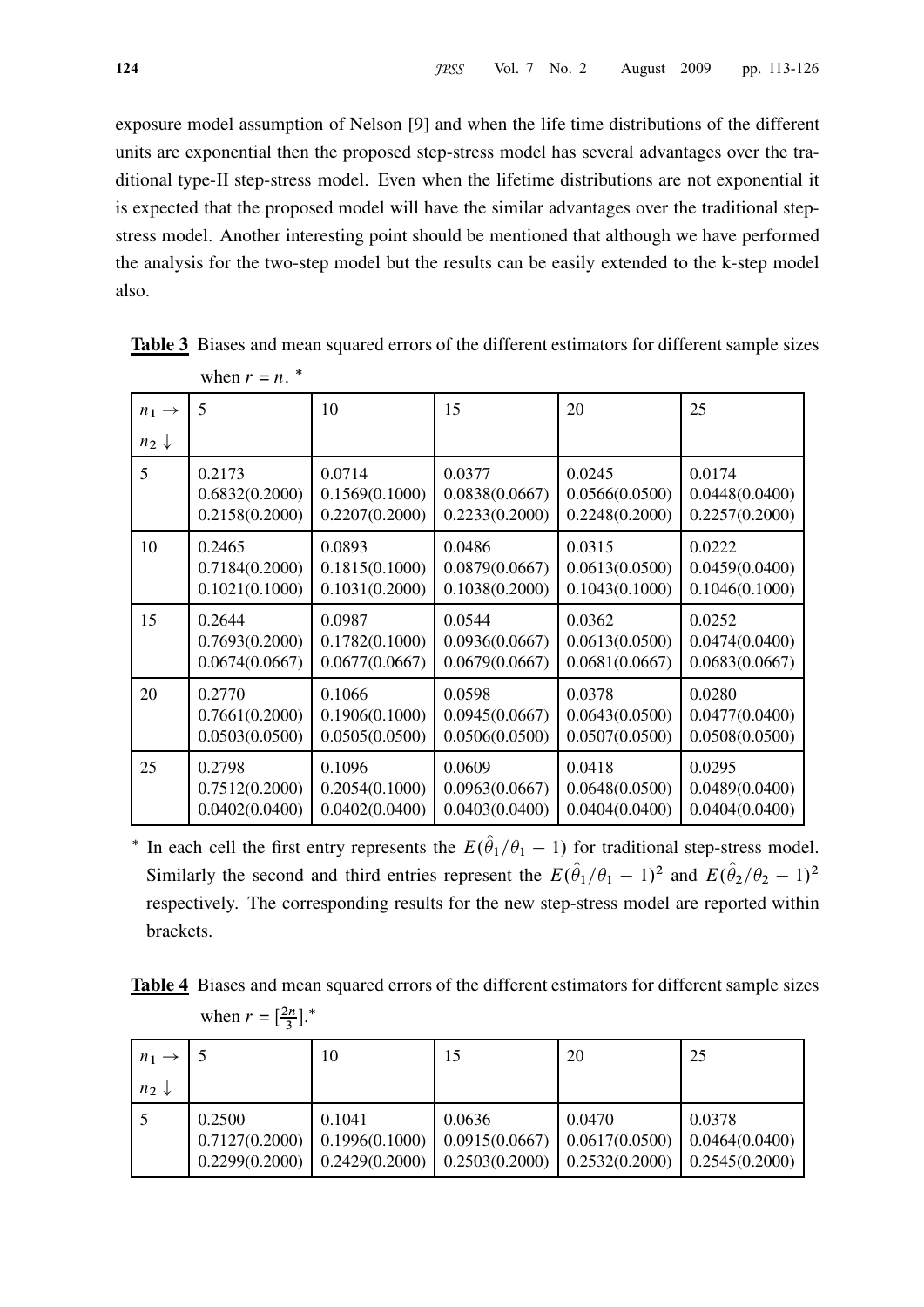Table 4 (continued) Biases and mean squared errors of the different estimators for different sample sizes when  $r = \left[\frac{2n}{3}\right]$  $\frac{\pi}{3}$ ].<sup>\*</sup>

| $n_1 \rightarrow$ | 5              | 10             | 15             | 20             | 25             |
|-------------------|----------------|----------------|----------------|----------------|----------------|
| $n_2 \downarrow$  |                |                |                |                |                |
| 10                | 0.2685         | 0.1066         | 0.0614         | 0.0423         | 0.0320         |
|                   | 0.7393(0.2000) | 0.1907(0.1000) | 0.0969(0.0667) | 0.0646(0.0500) | 0.0491(0.0400) |
|                   | 0.1036(0.1000) | 0.1070(0.1000) | 0.1105(0.1000) | 0.1144(0.1000) | 0.1176(0.1000) |
| 15                | 0.2798         | 0.1138         | 0.0646         | 0.0448         | 0.0353         |
|                   | 0.7513(0.2000) | 0.2377(0.1000) | 0.0989(0.0667) | 0.0666(0.0500) | 0.0501(0.0400) |
|                   | 0.0677(0.0667) | 0.0685(0.0667) | 0.0694(0.0667) | 0.0702(0.0667) | 0.0712(0.0667) |
| 20                | 0.2803         | 0.1138         | 0.0673         | 0.0487         | 0.0360         |
|                   | 0.7528(0.2000) | 0.2181(0.1000) | 0.1024(0.0667) | 0.0685(0.0500) | 0.0510(0.0400) |
|                   | 0.0505(0.0500) | 0.0508(0.0500) | 0.0511(0.0500) | 0.0514(0.0500) | 0.0515(0.0500) |
| 25                | 0.2868         | 0.1169         | 0.0692         | 0.0485         | 0.0359         |
|                   | 0.7904(0.2000) | 0.2237(0.1000) | 0.1041(0.0667) | 0.0698(0.0500) | 0.0494(0.0400) |
|                   | 0.0402(0.0400) | 0.0404(0.0400) | 0.0406(0.0400) | 0.0407(0.0400) | 0.0409(0.0400) |

<sup>\*</sup> In each cell the first entry represents the  $E(\theta_1/\theta_1-1)$  for traditional step-stress model. Similarly the second and third entries represent the  $E(\hat{\theta}_1/\theta_1 - 1)^2$  and  $E(\hat{\theta}_2/\theta_2 - 1)^2$ respectively. The corresponding results for the new step-stress model are reported within brackets.

## Acknowledgements

Part of this work has been supported by a grant from the Department of Science and Technology, Government of India.

# References

- [1] Bai, D. S., Kim, M. S. and Lee, S. H. (1989). Optimum simple step-stress accelerated life-test with censoring, IEEE Transactions on Reliability, 38, 528 - 532.
- [2] Balakrishnan, N., Kundu, D., Ng, H. K. T., and Kannan, N. (2007). Point and interval estimation for a simple step-stress model with type-II censoring, Journal of Quality Technology, 39, 35 - 47.
- [3] Chen, M. H. and Shao, Q. M. (1999). HPD credible intervals by Monte Carlo simulation, Journal of Computational and Graphical Statistics, 7, 212 - 222.
- [4] DeGroot, M. H. and Goel, P. K. (1979). Bayesian estimation and optimal design in partially accelerated life testing, Naval Research Logistics Quarterly, 26, 223 - 235.
- [5] Efron, B. (1982). The Jackknife, the Bootstrap and Other Re-Sampling Plans, CBMS-NSF Regional Series in Applied Mathematics, 38, SIAM, Philadelphia, PA.